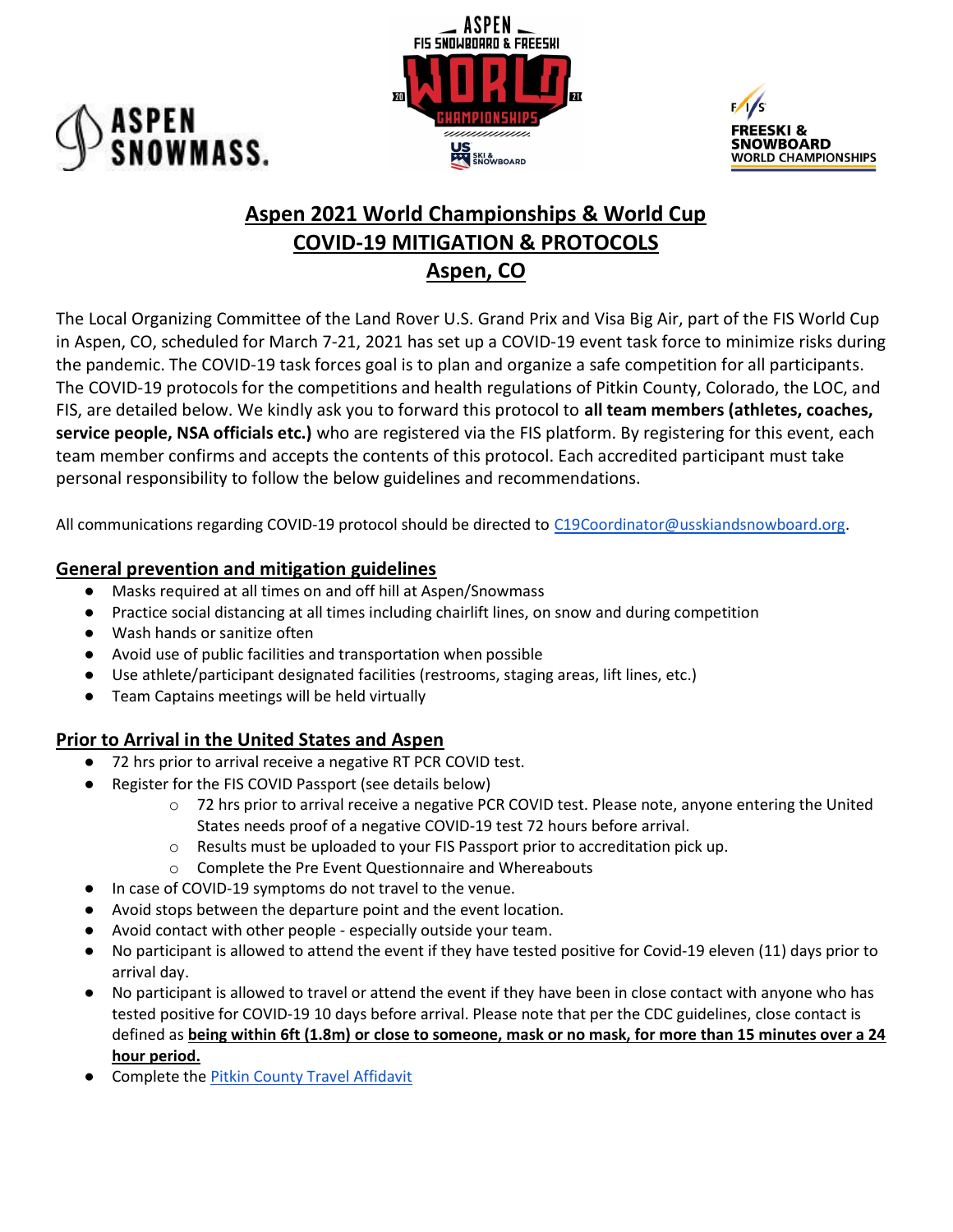





## While in Aspen/ Snowmass, CO

- Update FIS Passport
	- o Daily- Whats App/ Web Form Screenings Questionnaire
	- $\circ$  First day of arrival complete COVID-19 PCR test through the LOC testing program
	- o Every 72 hours receive an Antigen test as scheduled (details below)
	- o Symptoms must also be reported via the FIS Passport
	- $\circ$  Daily symptom check must be completed no later than one hour prior to the start of competition/training.
- In case of COVID-19 symptoms do not travel to the venue, report to the onsite FIS Contest Director, onsite COVID Coordinator at C19Coordinator@usskiandsnowboard.org, and c19support@fisski.com.

## Venue Access

- No participant is allowed to pick up their credential until they have received a negative PCR arrival test as outlined below.
- Venue access will be limited for coaches and service personnel as defined by local State/County health guidelines.
- Credentials and armband identification will be required when applicable. Credentials and armbands are nontransferrable.
- All attendees must be accredited to access the venue.
- No spectators.

## FIS Passport Registration

All participants must have registered with the FIS Passport system by March 5 2021.

Registering for the FIS Passport system will allow scheduling for a PCR test upon arrival. All participants must provide a negative PCR test through the LOC testing program to pick up their bib and credential.

As per FIS World Cup guidelines all participants must have registered for the FIS passport and show up with a negative test prior to arrival. It is expected that all population groups and persons make their own arrangements to have an upto-date PCR test result on arrival at the Event.

Register for the FIS passport through the link below. https://fispassport.fis-ski.com/fis/ Access Code: FIS2021 Note: If you have questions or concerns with the FIS passport please reach out to C19support@fisski.com

For more information on FIS World Cup prevention guidelines and testing protocol refer to the link below. FIS Covid-19 Information hub: https://www.fis-ski.com/inside-fis/covid-19-hub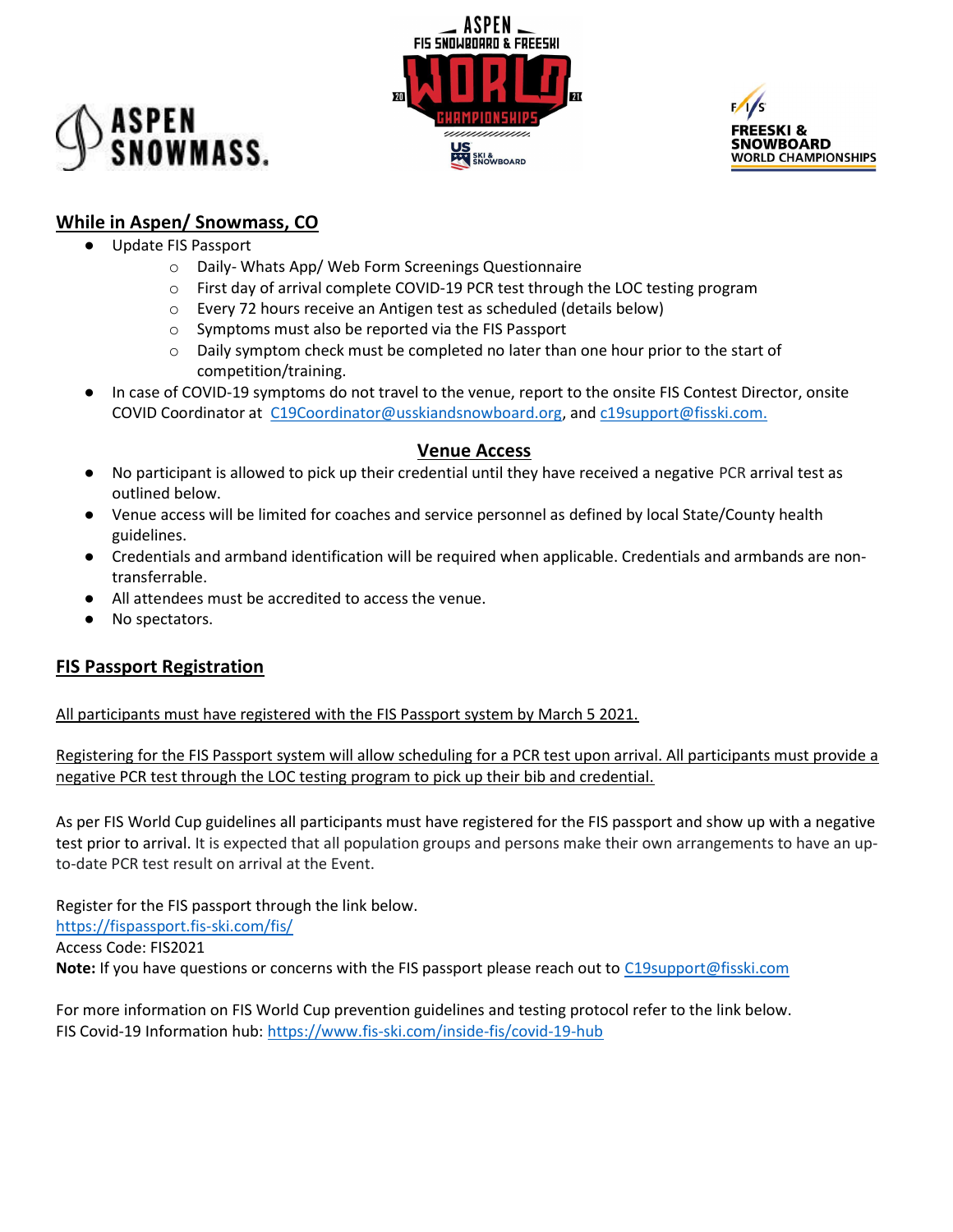# ISPEN<br>:NOWMASS. Onsite PCR COVID Testing





All participants and teams are required to provide a negative PCR test through the LOC testing program upon arrival. Testing location and vendor will be provided to teams once they sign up through the FIS Passport system. Results for this test will take up to 6 hours. Once you receive your result you can pick up your bib and credential at registration.

LOC COVID Coordinator will distribute updated links to register for PCR and Antigen tests early next week to "Team Leaders/On venue contacts. Please pre-register with Aspen Covid Test prior to your arrival in Aspen. Your team will be assigned a specific time to test based on your arrival date and time. You may also expect to receive an email directly From Aspen Covid Test prior to your arrival with testing information.

There will also be the opportunity to schedule departure PCR testing with Aspen Covid Test based on travel needs and schedule.

#### AspenCovidTest.com

Cost for this first test will be \$200.

#### Onsite Antigen COVID Testing

All teams will be required to provide a negative Antigen test every 72 hours. The results for the antigen tests will take up to 10-15 minutes and athletes and teams must remain on site to await the result. Antigen tests will be conducted by Slopeside Testing.

If you receive a positive test result please see information below.

Cost for each test is \$50.

Teams who wish to choose PCR tests in place of Antigen may do so, but shall communicate with the COVID coordinator prior to arrival what their preference is.

Cost for rapid PCR tests with 4-6hr turnaround will be \$200.

Communication regarding scheduling tests will be provided.

#### Payment

Billing for these tests will be provided by the LOC and payment is required upon bib and credential pick up at registration (after the first PCR).

#### Testing Exemptions and Non-Exemptions

Any participant is exempt from testing if they have received a positive result between 11-90 days of arrival day. Please upload this result in the FIS Passport system and notify C19Coordinator@usskiandsnowboard.org.